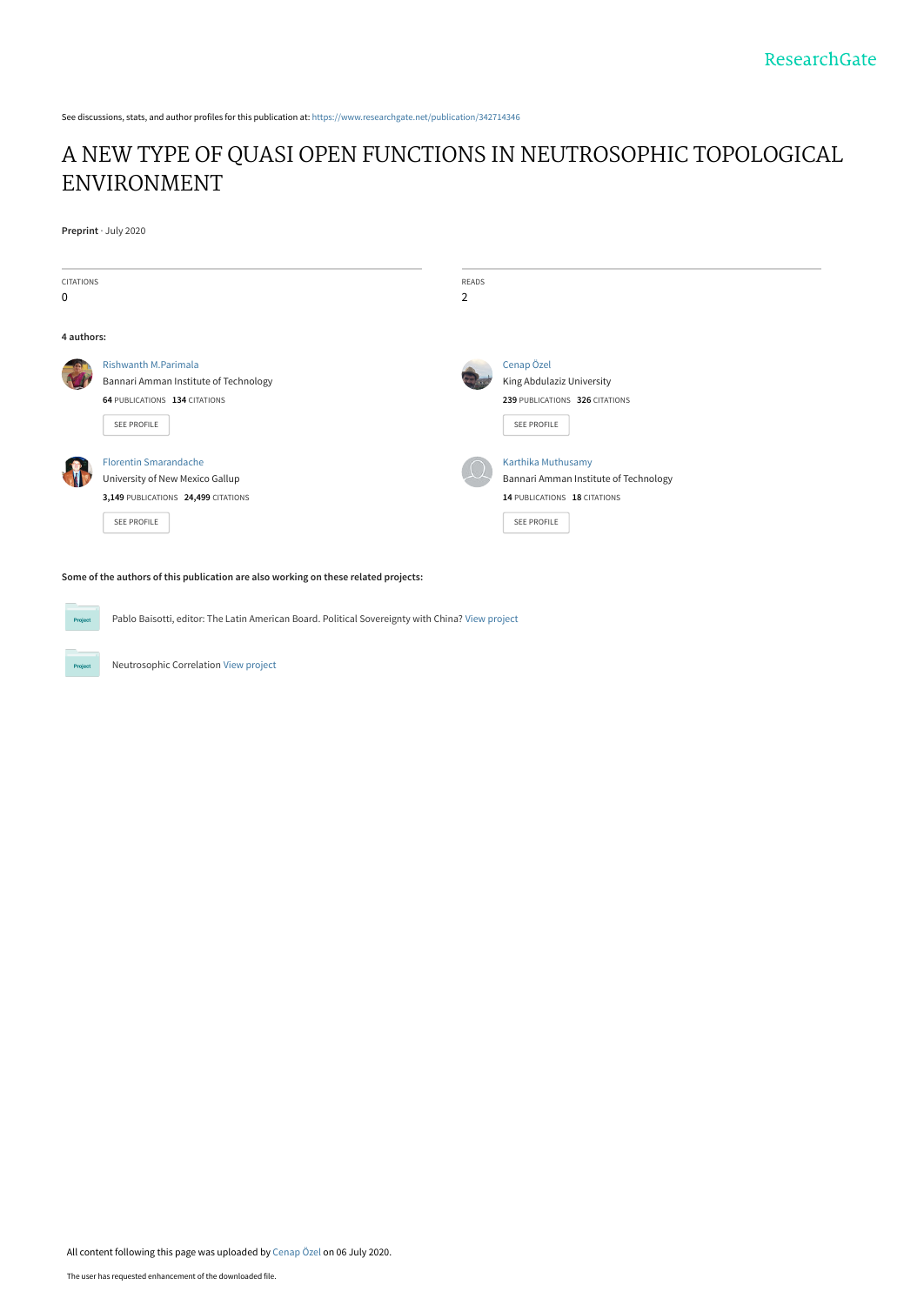## A NEW TYPE OF QUASI OPEN FUNCTIONS IN NEUTROSOPHIC TOPOLOGICAL ENVIRONMENT

M. Parimala $^1$ , C. Ozel $^2$ , F. Smarandache $^3$ , M. Karthika $^1$ 

<sup>1</sup>Department of Mathematics, Bannari Amman Institute of Technology, Sathyamangalam - 638 401, Tamil Nadu, India.

Emails: rishwanthpari@gmail.com, karthikamuthusamy1991@gmail.com.

<sup>2</sup> Department of Mathematics, King Abdulaziz University-21589, Jeddah KSA.

Email: cenap.ozel@gmail.com.

<sup>3</sup>Mathematics & Science Department, University of New Maxico, 705 Gurley Ave, Gallup, NM 87301, USA.

Email: fsmarandache@gmail.com.

#### Abstract

Neutrosophic topological space is an generalization of intuitionistic topological space and each neutrosophic set in neutrosophic topological space is triplet set. Intuitionistic topological set deals membership and nonmembership values of each variable in open and closed functions and in neutrosophic topology inderterminacy of the same variable has not discussed in the previous work. This motivates us to propose the new type of quasi open and closed functions in neutrosophic topological space. In this paper, we introduce the notion of neutrosophic quasi  $\alpha\psi$ -open and neutrosophic *quasi*  $\alpha\psi$ -closed functions. Also we investigate some of its fundamental properties and its characterizations.

**Keywords.** neutrosophic  $\alpha\psi$ -closed set, neutrosophic  $\alpha\psi$ -open set and neutrosophic *quasi*  $\alpha \psi$ *-function*.

AMS(2010) Subject classification : 54A05, 54D10, 54F65, 54G05.

### 1. Introduction

Atanassov [2] defined the notion of intuitionistic fuzzy sets, which is a generalized form of Zadeh's [19] fuzzy set. Using this concept so many research work are brought in the literature, such as intuitionistic fuzzy semi-generalized closed sets [15]. D. Coker [3] initiated the concept of intuitionistic fuzzy topological spaces. F. Smarandache [17, 18] introduced and studied neutrosophic sets (NS). Later, Salama et al. [13, 14] introduced and studied neutrosophic topology. This approach leads to many investigations in this area. Since then more research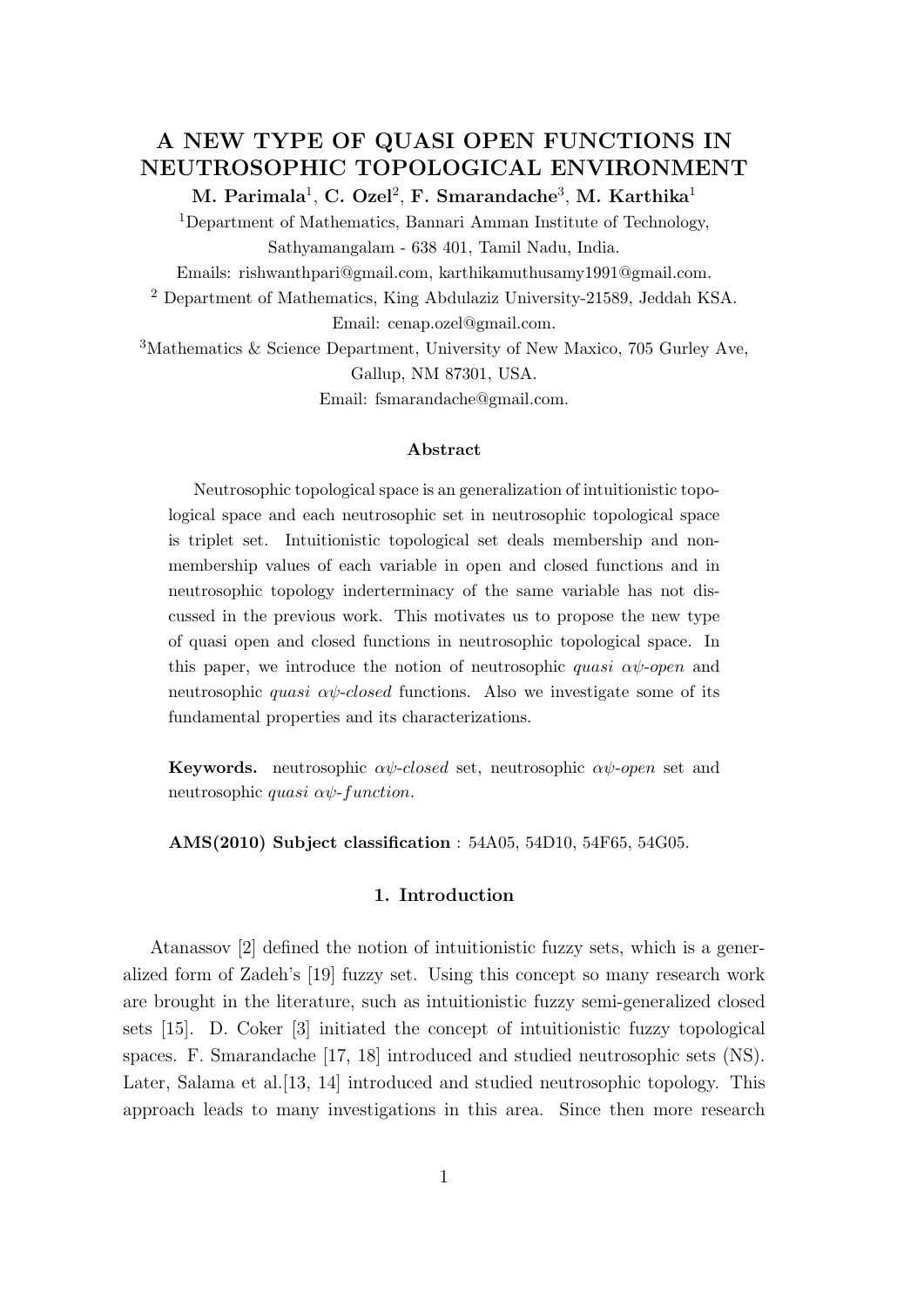have been identified in the field of neutrosophic topology [7, 10, 11, 12, 13, 14], neutrosophic ideals [6, 8, 9], etc.

Many different terms of open functions have been introduced over the course of years. Various interesting problems arise when one consider openness. Its importance is significant in various areas of Mathematics and related sciences.

The notion of neutrosophic  $\alpha\psi$ -closed set was introduced and studied by M. Parimala et al. [7, 11, 12]. In this paper, we will continue the study of related functions by involving neutrosophic  $\alpha\psi$ -open sets. We introduce and characterize the concept of neutrosophic *quasi*  $\alpha \psi$ *-functions*.

Through out this paper, spaces means neutrosophic topological spaces on which no separation axioms are assumed unless otherwise mentioned and  $f$ :  $(X, \tau) \to (Y, \sigma)$  denotes a neutrosophic function f of a space  $(X, \tau)$  into a space  $(Y, \sigma)$ . Let A be a subset of a space X. The neutrosophic closure and the neutrosophic interior of A are denoted by  $ncl(A)$  and  $nint(A)$ , respectively.

#### 2. Preliminaries

This sections contains the collection of some existing definition in [1, 3, 6, 7, 10, 11, 12, 13, 14, 17, 18] which are helpful for this work.

**Definition 2.1.** Let X and I are a non-empty set and the interval  $[0, 1]$ , respectively. An NS A is defined by

$$
A = \{ \langle e, \mu_A(e), \sigma_A(e), \nu_A(e) \rangle : e \in X \}
$$

where the mappings of membership  $\mu_A$ , indeterminacy  $\sigma_A$  and non-membership  $\nu_A$  respectively defined from non-empty set X to I,  $\forall e \in X$  to the set A and with condition that the sum of  $\mu_A(e), \sigma_A(e), \nu_A(e)$  should not exceed 3 and greater than zero,  $\forall e \in X$ .

**Definition 2.2.** Let the two NSs be of the form  $A = \{ \langle e, \mu_A(e), \sigma_A(e), \nu_A(e) \rangle :$  $e \in X$  and  $B = \{ \langle e, \mu_B(e), \sigma_B(e), \nu_B(e) \rangle : e \in X \}.$  Then

- (i) A is a subset of B if and only if membership of A is less than or equal to membership of  $B$ , indeterminacy and non-membership of  $A$  are respectively, greater than or equal to indeterminacy and non-membership of B.
- (ii)  $\overline{A} = \{ \langle e, \nu_A(e), \sigma_A(e), \mu_A(e) \rangle : e \in X \};$
- (iii) Union of two NS's  $A$  and  $B$  is set of all maximum of membership of  $A$  and  $B$ , minimum of indeterminacy and non-membership of  $A$  and  $B$ , for each  $e \in X$ .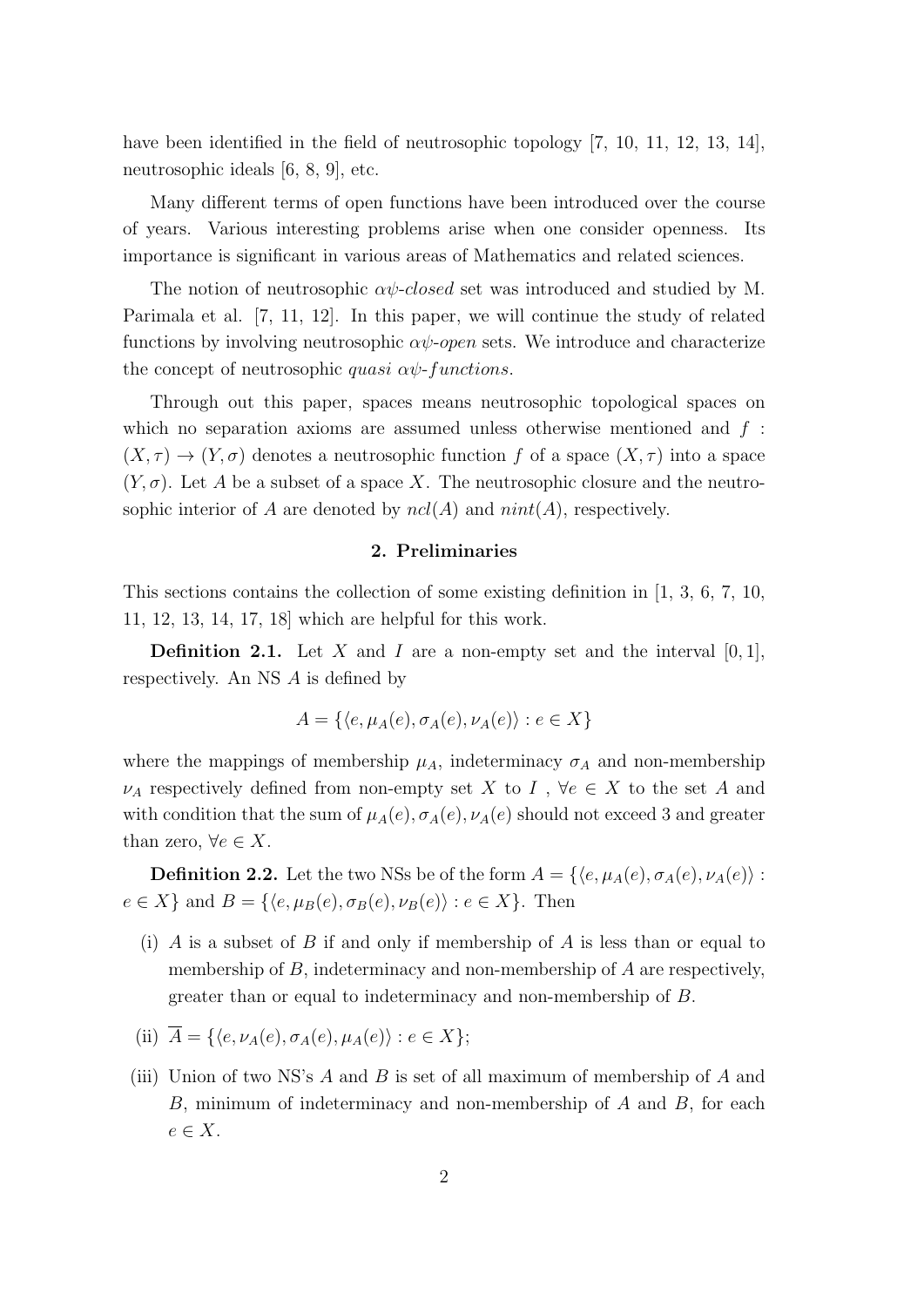(iv) Intersection of two NS's  $A$  and  $B$  is set of all minimum of membership of A and B, maximum of indeterminacy and non-membership of A and B, for each  $e \in X$ .

**Definition 2.3.** A neutrosophic topology (NT) on X is a collection  $\tau$  of NS's in  $X$  holds the following properties

- (i) 0 and 1 are in  $\tau$ .
- (ii) Union of any NS of  $\tau$  in  $\tau$ .
- (iii) Intersection of  $A, B \in \tau$  in  $\tau$ ;

Note: Every NS in  $\tau$  is a neutrosphic open sets (NOS) and its complements are neutrosophic closed sets (NCS).

**Definition 2.4.** Let A be an NS in NTS  $(X, \tau)$ . Then neutrosophic interior of the given NS A is maximum of all NOS contained in A. Neutrosophic closure of the given NS A is minimum of all NOS contains A. Neutrosophic interior of A is denoted by  $nint(A)$  and Neutrosophic closure of A is denoted by  $ncl(A)$ .

**Definition 2.5.** Let  $(X, \tau)$  be a neutrosophic topological space and a subset A of  $(X, \tau)$  is called

- 1. a neutrosophic pre-open set, if A subset of neutrosophic interior of neutrosophic closure of A and a neutrosophic pre-closed set if the complement is a neutrosophic pre-open set.
- 2. a neutrosophic semi-open set, if A is a subset of neutrosophic closure of neutrosophic interior of A and a neutrosophic semi-closed set if the complement is a neutrosophic semi-open set.
- 3. a neutrosophic  $\alpha$ -open set, if A is a subset of neutrosophic interior of neutrosophic closure of neutrosophic interior of A and a neutrosophic  $\alpha$ -closed set if complement is a neutrosophic  $\alpha$ -open set.

**Definition 2.6.** A subset A of an neutrosophic topological space  $(X, \tau)$  is called

1. an neutrosophic semi-generalized closed (briefly, nsg-closed) set if intersection of all neutrosophic semi closed sets which contains  $A$  is a subset of  $U$ whenever A is a subset of U and U is semi-open in  $(X, \tau)$ .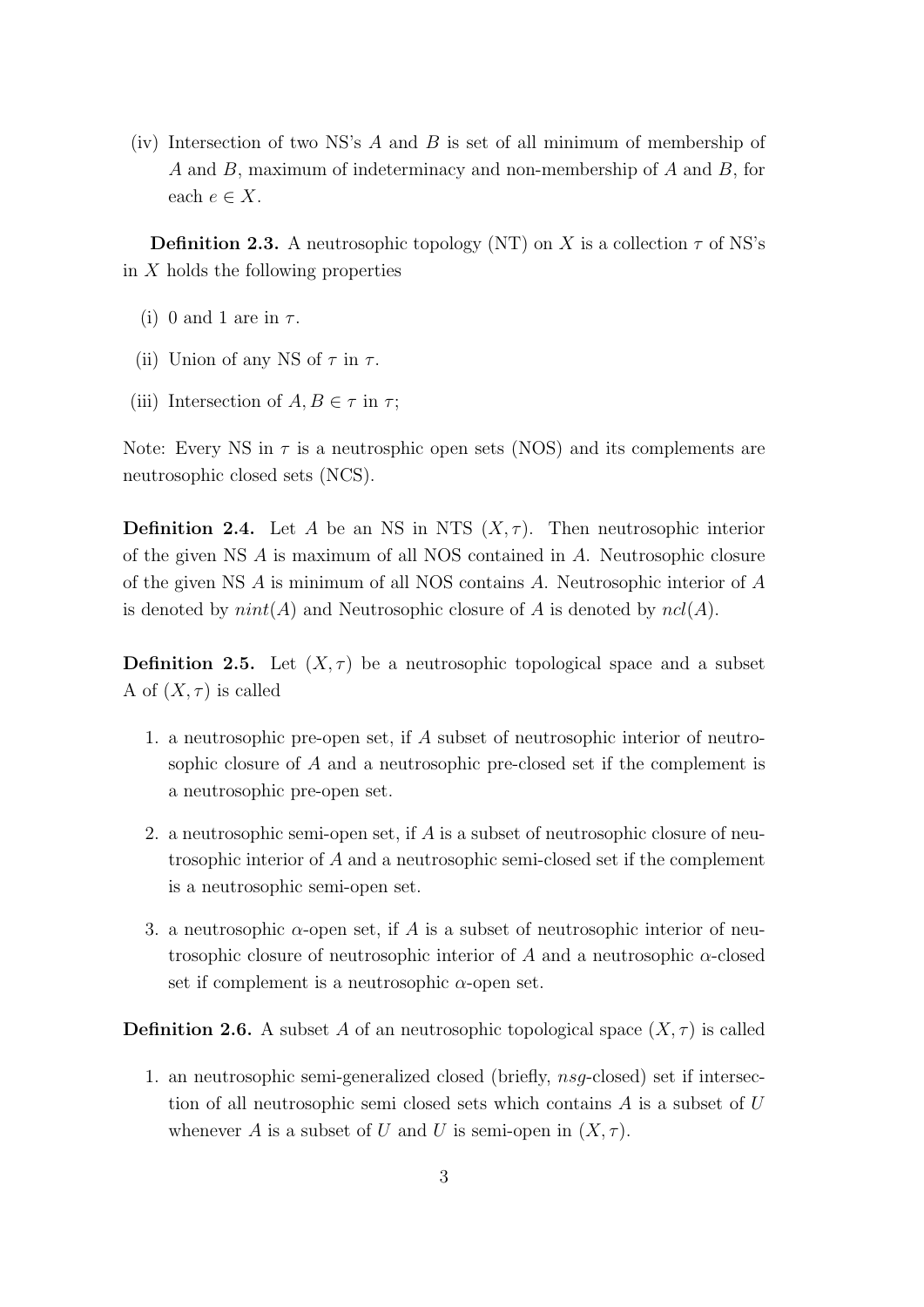- 2. an neutrosophic  $\psi$ -closed set if  $scl(A) \subseteq U$  whenever  $A \subseteq U$  and U is *Nsq*-open in  $(X, \tau)$ .
- 3. an neutrosophic  $\alpha\psi$ -closed (briefly,  $n\alpha\psi$ -closed) set if  $\psi cl(A) \subseteq U$  whenever  $A \subseteq U$  and U is N $\alpha$ -open in  $(X, \tau)$ .

**Definition 2.7.** Let A be an NS in neutrosophic topological space  $(X, \tau)$ . Then

- 1.  $n\alpha\psi$  interior of A is the minimum of  $n\alpha\psi$ OS in X contained in A and it is denoted by  $n\alpha \psi int(A)$ .
- 2.  $n\alpha\psi$ -closure of A is the maximum of  $n\alpha\psi$ CS in X which contains A. and it is denoted by  $n\alpha \psi cl(A)$ .

#### 3. On Neutrosophic Quasi αψ-Open Functions

We introduce the following definition.

**Definition 3.1.** A neutrosophic function  $f : X \to Y$  is said to be neutrosophic quasi  $\alpha\psi$ -open (briefly,  $nq$ - $\alpha\psi$ -open), if the image of every neutrosophic  $\alpha\psi$ -open set in  $X$  is neutrosophic *open* in  $Y$ .

It is evident that, the the concepts of neutrosophic *quasi*  $\alpha\psi$ -openness and neutrosophic  $\alpha\psi$ -continuity coinside if the function is a bijection.

**Theorem 3.2.** A neutrosophic function  $f : X \to Y$  is  $nq \text{-} \alpha \psi \text{-} open$  if and only if for every subset U of X,  $f(n\alpha\psi int(U)) \subset nint(f(U))$ .

**Proof.** Let f be a nq- $\alpha\psi$ -open function. Now, we have  $nint(U) \subset U$  and  $n\alpha\psi\text{int}(U)$  is a n $\alpha\psi$ -open set. Hence, we obtain that  $f(n\alpha\psi\text{int}(U)) \subset f(U)$ . As  $f(n\alpha\psi int(U))$  is open,  $f(n\alpha\psi int(U)) \subset nint(f(U))$ .

Conversely, assume that U is a na $\psi$ -open set in X. then,  $f(U) = f(n\alpha\psi int(U)) \subset$  $nint(f(U))$  but  $nint(f(U)) \subset f(U)$ . Consequently,  $f(U) = nint(f(U))$  and hence f is  $nq-\alpha\psi$ - open.

**Theorem 3.3.** If a neutrosophic function  $f : X \to Y$  is  $nq \text{-} \alpha \psi \text{-} open$ , then  $n\alpha\psi int(f^{-1}(G)) \subset f^{-1}(nint(G))$  for every subset G of Y. **Proof.** Let G be any arbitrary subset of Y. Then,  $n\alpha\psi int(f^{-1}(G))$  is a  $n\alpha\psi$ -open set in X and f is  $nq$ - $\alpha\psi$ -open, then  $f(n\alpha\psi int(f^{-1}(G))) \subset init(f(f^{-1}(G))) \subset$  $nint(G)$ . Thus,  $n\alpha\psi int(f^{-1}(G)) \subset f^{-1}(nint(G))$ .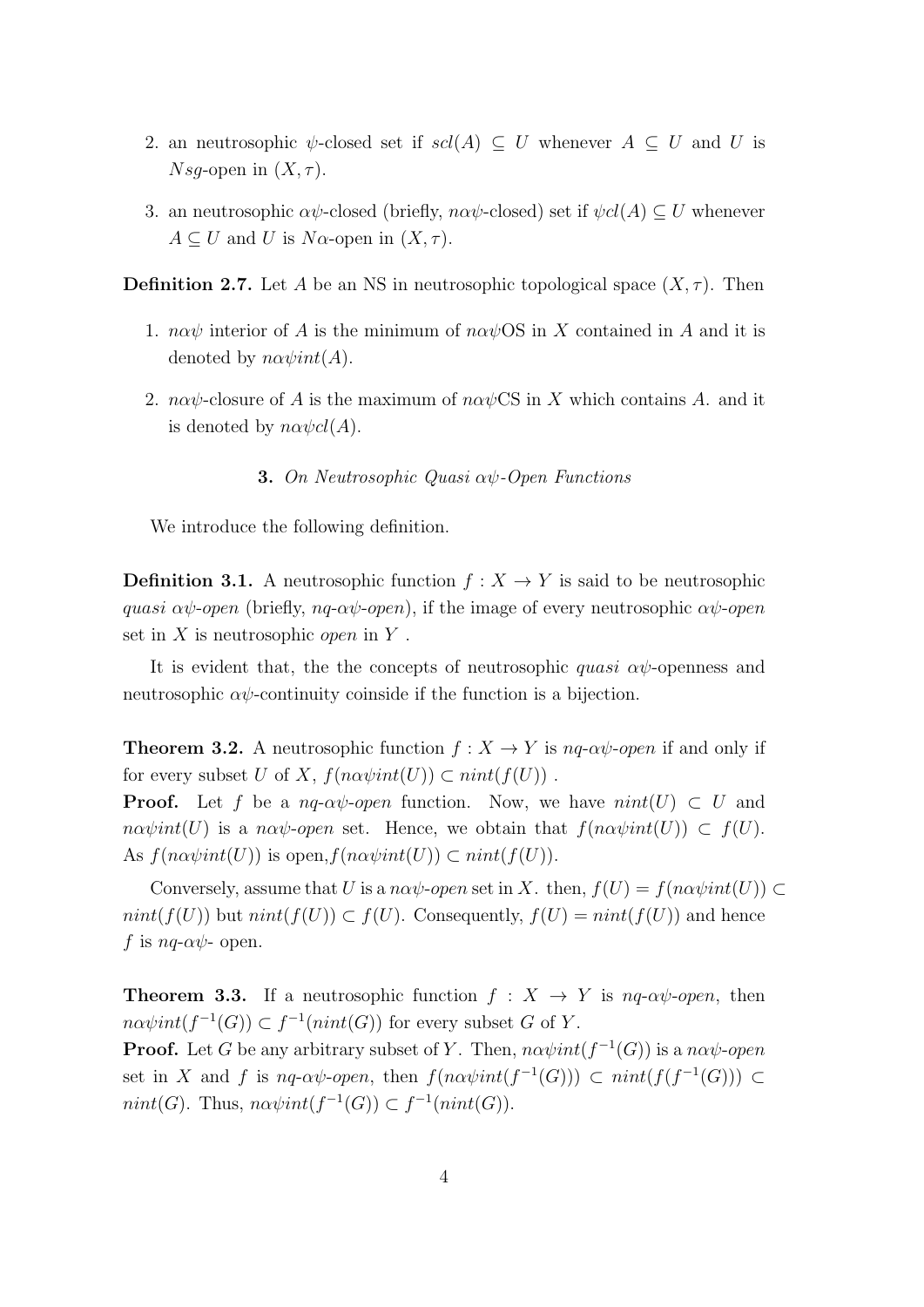**Definition 3.4.** A subset A is said to be an  $n\alpha\psi$ -neighbourhood of a point x of X if there exists a na $\psi$ -open set U such that  $x \in U \subset A$ .

**Theorem 3.5.** For a neutrosophic function  $f : X \to Y$ , the following are equivalent

- (i) f is  $nq$ - $\alpha\psi$ -open;
- (ii) for each subset U of X,  $f(n\alpha\psi int(U)) \subset nint(f(U));$
- (iii) for each  $x \in X$  and each  $n\alpha\psi$ -neighbourhood U of x in X, there exists a neighbourhood V of  $f(x)$  in Y such that  $V \subset f(U)$ .

**Proof.** (i)  $\Rightarrow$  (ii) It follows from Theorem 3.1.

(ii)  $\Rightarrow$  (iii) Let  $x \in X$  and U be an arbitrary nav-neighbourhood of  $x \in X$ . Then, there exists a na $\psi$ -open set V in X such that  $x \in V \subset U$ . Then by (ii), we have  $f(V) = f(n\alpha\psi int(V)) \subset nint(f(V))$  and hence  $f(V)$  is open in Y such that  $f(x) \in f(V) \subset f(U)$ .

(iii)  $\Rightarrow$  (i) Let U be an arbitrary na $\psi$ -open set in X. Then for each  $y \in f(U)$ , by (iii) there exists a neghbourhood  $V_y$  of y in Y such that  $V_y \subset f(U)$ . As  $V_y$  is a neighbourhood of y, there exists an open set  $W_y$  in Y such that  $y \in W_y \subset V_y$ . Thus  $f(U) = \bigcup \{W_y : y \in f(U)\}\$  which is an open se in Y. This implies that f is  $nq-\alpha\psi$ -open function.

**Theorem 3.6.** A neutrosophic functon  $f : X \to Y$  is  $nq \text{-} \alpha \psi \text{-} open$  if and only if for any subset B of Y and for any  $n\alpha\psi$ -closed set F of X containing  $f^{-1}(B)$ , there exists a neutrosophic closed set G of Y containing B such that  $f^{-1}(G) \subset F$ . **Proof.** Suppose f is  $nq$ - $\alpha\psi$ -open. Let  $B \subset Y$  and F be a  $n\alpha\psi$ -closed set of X containing  $f^{-1}(B)$ . Now, put  $G = Y - f(X - F)$ . It is clear that  $f^{-1}(B) \subset F \Rightarrow$  $B \subset G$ . Since f is nq- $\alpha\psi$ - open, we obtain G as a neutrosophic closed set of Y. Moreover, we have  $f^{-1}(G) \subset F$ .

Conversely, let U be a naw-open set of X and put  $B = Y - f(U)$ . Then  $X - U$  is a na $\psi$ -closed set in X containing  $f^{-1}(B)$ . By hypothesis, there exists a neutrosophic closed set F of Y such that  $B \subset F$  and  $f^{-1}(F) \subset X-U$ . Hence, we obtain  $f(U) \subset Y - F$ . On the other hand, it follows that  $B \subset F$ ,  $Y - F \subset Y - B = f(U)$ . Thus we obtain  $f(U) = Y - F$  which is neutrosophic open and hence f is a nq- $\alpha\psi$ -open function.

**Theorem 3.7** A neutrosophic function  $f: X \to Y$  is  $nq \text{-} \alpha \psi \text{-} open$  if and only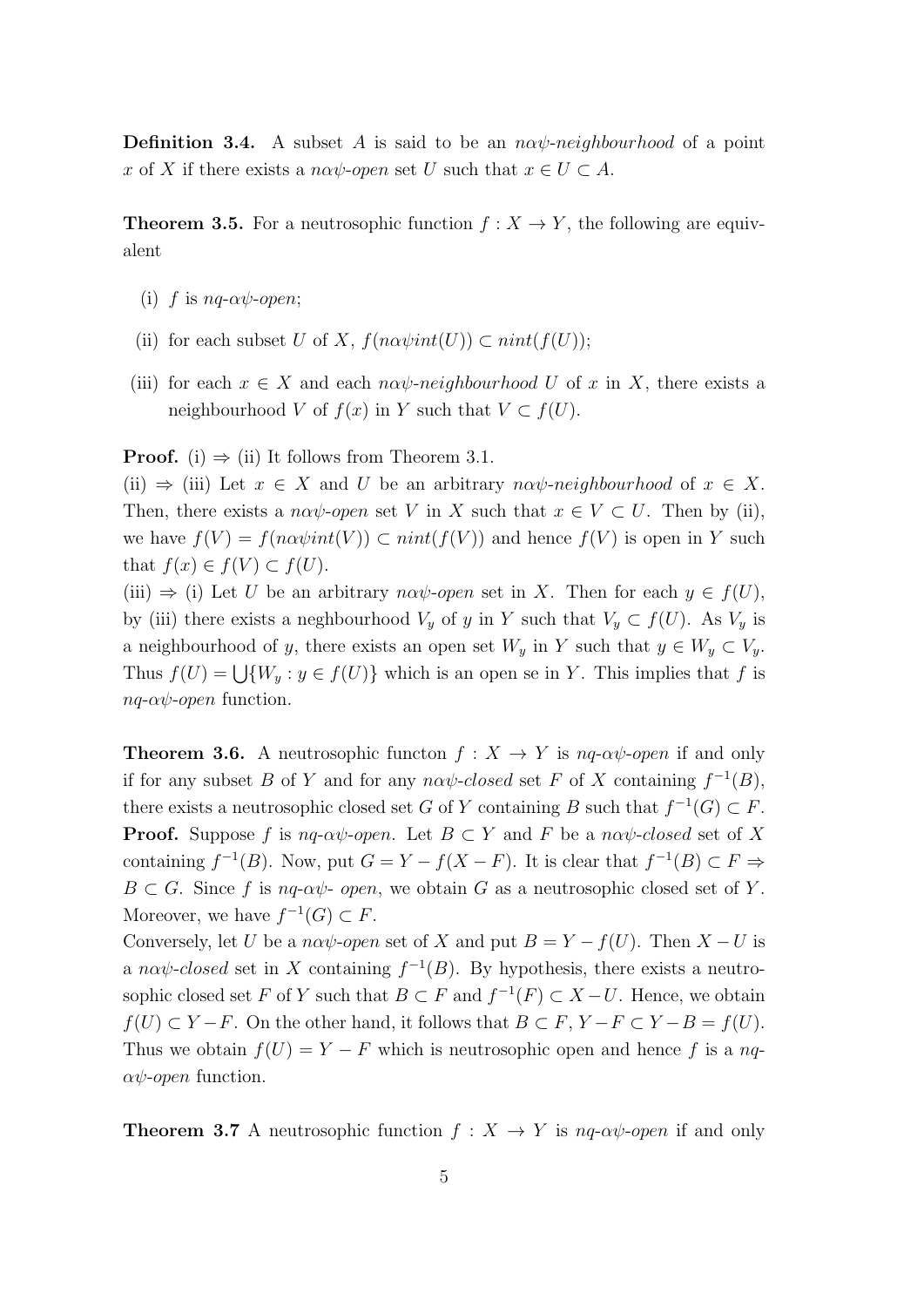if  $f^{-1}(cl(B)) \subset n\alpha \psi cl(f^{-1}(B))$  for every subset B of Y.

**Proof.** Suppose that f is  $nq$ - $\alpha\psi$ -open. For any subset B of Y,  $f^{-1}(B) \subset \alpha\psi$  $cl(f^{-1}(B))$ . Therefore, by Theorem 3.5 there exists a neutrosophic closed set F in Y such that  $B \subset F$  and  $(f^{-1}(F)) \subset n\alpha\psi cl(f^{-1}(B))$ . Therefore, we obtain  $f^{-1}(ncl(B)) \subset (f^{-1}(F)) \subset n\alpha \psi cl(f^{-1}(B)).$ 

Conversely, let  $B \subset Y$  and F be a nav-closed set of X containing  $f^{-1}(B)$ . Put  $W = ncl_Y(B)$ , then we have  $B \subset W$  and W is neutrosophic closed and  $f^{-1}(W) \subset n\alpha\psi$ - $cl(f^{-1}(B)) \subset F$ . Then by Theorem 3.6., f is  $nq$ - $\alpha\psi$ -open.

**Theorem 3.8.** Two neutrosophic function  $f : X \to Y$  and  $q : Y \to Z$  and  $g \circ f : X \to Z$  is  $nq\text{-}\alpha\psi\text{-}open$ . If g is continuous injective function, then f is  $na-\alpha\psi$ -open.

**Proof.** Let U be a na $\psi$ -open set in X, then  $(g \circ f)(U)$  is open in Z, since  $g \circ f$ is nq- $\alpha\psi$ -open. Again g is an injective continuous function,  $f(U) = g^{-1}(g \circ f(U))$ is open in Y. This shows that f is  $nq$ - $\alpha\psi$ -open

### 4. On Neutrosophic Quasi αψ-Closed Functions

**Definition 4.1.** A neutrosophic function  $f: X \to Y$  is said to be neutrosophic quasi  $\alpha\psi$ -closed (briefly, nq- $\alpha\psi$ -closed), if the image of every neutrosophic  $\alpha\psi$ *closed* set in  $X$  is neutrosophic *closed* in  $Y$ .

**Theorem 4.2.** Every  $nq$ - $\alpha\psi$ -closed function is neutrosophic closed as well as neutrosophic  $\alpha\psi$ -closed.

Proof. It is obvious.

The converse of the above theorem need not be true by the following example.

**Example 4.3.** Let a neutrosophic function  $f : X \to Y$ . Let  $X = \{p, q, r\}$  and  $\tau_{N1} = \{0, A, B, C, D, 1\}$  ia a neutrosophic topology on X, Where  $A = \langle x, (\frac{p}{0} \rangle)$  $\frac{p}{0.4}, \frac{q}{0.}$  $\frac{q}{0.3}, \frac{r}{0.}$  $(\frac{r}{0.2})$ ,  $(\frac{p}{0.2})$  $\frac{p}{0.3}, \frac{q}{0.}$  $\frac{q}{0.4}, \frac{r}{0.}$  $(\frac{r}{0.5})$ ,  $(\frac{p}{0.5})$  $\frac{p}{0.2}, \frac{q}{0.}$  $\frac{q}{0.3}, \frac{r}{0.}$  $\frac{r}{0.2}\big)\Big\rangle,$  $B = \langle x, (\frac{p}{p}) \rangle$  $\frac{p}{0.2}, \frac{q}{0.}$  $\frac{q}{0.4}, \frac{r}{0.}$  $(\frac{r}{0.6})$ ,  $(\frac{p}{0.9})$  $\frac{p}{0.3}, \frac{q}{0.}$  $\frac{q}{0.2}, \frac{r}{0.}$  $(\frac{r}{0.1}),(\frac{p}{0.1})$  $\frac{p}{0.5}, \frac{q}{0.}$  $\frac{q}{0.4}, \frac{r}{0.}$  $\frac{r}{0.3})\Big\rangle,$  $C = \langle x, (\frac{p}{p}\rangle)$  $\frac{p}{0.4}, \frac{q}{0.}$  $\frac{q}{0.4}, \frac{r}{0.4}$  $(\frac{r}{0.6})$ ,  $(\frac{p}{0.5})$  $\frac{p}{0.3}, \frac{q}{0.}$  $\frac{q}{0.2}, \frac{r}{0.}$  $(\frac{r}{0.1}),(\frac{p}{0.1})$  $\frac{p}{0.2}, \frac{q}{0.}$  $\frac{q}{0.3}, \frac{r}{0.}$  $\frac{r}{0.2}\rangle\Big\rangle,$  $D = \langle x, (\frac{p}{0})\rangle$  $\frac{p}{0.2}, \frac{q}{0.}$  $\frac{q}{0.3}, \frac{r}{0.5}$  $(\frac{r}{0.2})$ ,  $(\frac{p}{0.2})$  $\frac{p}{0.3}, \frac{q}{0.}$  $\frac{q}{0.4}, \frac{r}{0.}$  $(\frac{r}{0.5}),(\frac{p}{0.5})$  $\frac{p}{0.5}, \frac{q}{0.}$  $\frac{q}{0.4}, \frac{r}{0.}$  $\frac{r}{0.3}$  $\rangle$  and Let  $Y = \{p, q, r\}$  and  $\tau_{N2} = \{0, E, F, G, H, 1\}$  is a neutrosophic topology on Y, Where  $E = \langle y, (\frac{p}{0}$  $\frac{p}{0.1}, \frac{q}{0.}$  $\frac{q}{0.2}, \frac{r}{0.}$  $(\frac{r}{0.3}),(\frac{p}{0.3})$  $\frac{p}{0.3}, \frac{q}{0.}$  $\frac{q}{0.2}, \frac{r}{0.}$  $(\frac{r}{0.3}),(\frac{p}{0.3})$  $\frac{p}{0.5}, \frac{q}{0.}$  $\frac{q}{0.6}, \frac{r}{0.}$  $\frac{r}{0.4})\Big\rangle,$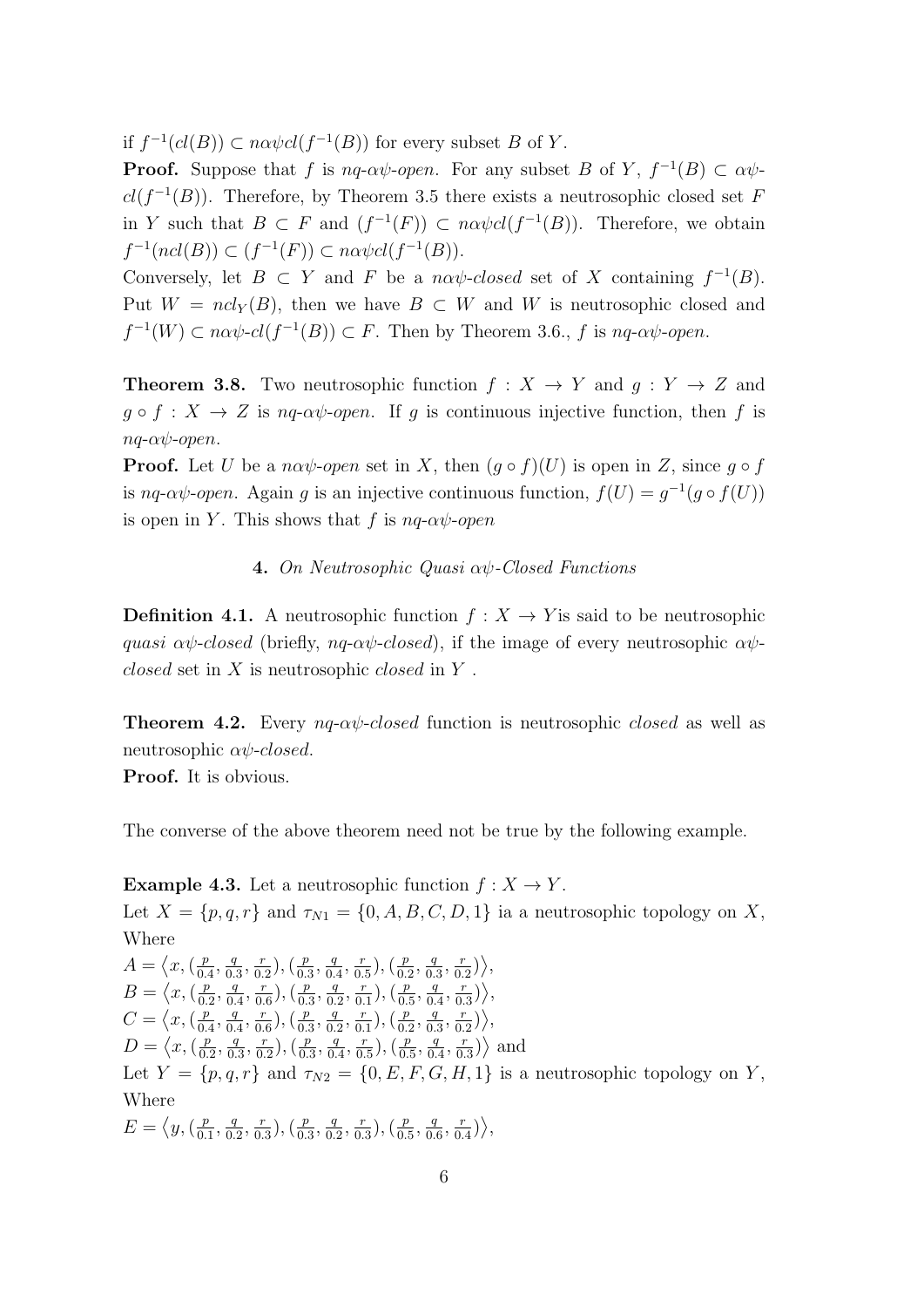$F = \langle y, (\frac{p}{p}\rangle)$  $\frac{p}{0.4}, \frac{q}{0.}$  $\frac{q}{0.3}, \frac{r}{0.}$  $(\frac{r}{0.2}),(\frac{p}{0.2})$  $\frac{p}{0.3}, \frac{q}{0.}$  $\frac{q}{0.4}, \frac{r}{0.}$  $(\frac{r}{0.5}),(\frac{p}{0.5})$  $\frac{p}{0.2}, \frac{q}{0.}$  $\frac{q}{0.3}, \frac{r}{0.}$  $\frac{r}{0.2}\rangle\rangle,$  $G = \langle y, (\frac{p}{0})\rangle$  $\frac{p}{0.4}, \frac{q}{0.}$  $\frac{q}{0.3}, \frac{r}{0.}$  $(\frac{r}{0.3})$ ,  $(\frac{p}{0.3})$  $\frac{p}{0.3}, \frac{q}{0.}$  $\frac{q}{0.2}, \frac{r}{0.}$  $(\frac{r}{0.3})$ ,  $(\frac{p}{0.5})$  $\frac{p}{0.2}, \frac{q}{0.}$  $\frac{q}{0.3}, \frac{r}{0.}$  $\frac{r}{0.2}\big)\Big\rangle,$  $H = \langle y, (\frac{p}{0}) \rangle$  $\frac{p}{0.1}, \frac{q}{0.1}$  $\frac{q}{0.2}, \frac{r}{0.}$  $(\frac{r}{0.2})$ ,  $(\frac{p}{0.2})$  $\frac{p}{0.3}, \frac{q}{0.}$  $\frac{q}{0.5}, \frac{r}{0.}$  $(\frac{r}{0.5}),(\frac{p}{0.5})$  $\frac{p}{0.5}, \frac{q}{0.}$  $\frac{q}{0.6}, \frac{r}{0.}$  $\frac{r}{0.4}$ ). Here  $f(p) = p$ ,  $f(q) = q$ ,  $f(r) = r$ . Then clearly f is naw-closed as well as neutrosophic closed but not nq-αψ-closed.

**Lemma 4.4.** If a neutrosophic function is  $nq$ - $\alpha\psi$ -closed, then  $f^{-1}(nint(B)) \subset$  $n\alpha\psi int(f^{-1}(B))$  for every subset B of Y.

**Proof.** Let B any arbitrary subset of Y. Then,  $n\alpha\psi int(f^{-1}(G))$  is a  $n\alpha\psi$ -closed set in X and f is  $nq$ - $\alpha\psi$ -closed, then  $f(n\alpha\psi\text{-}nint(f^{-1}(B))) \subset nint(f(f^{-1}(B))) \subset$  $nint(B)$ . Thus,  $f(n\alpha\psi int(f^{-1}(B))) \subset f^{-1}(nint(B)).$ 

**Theorem 4.5.** A neutrosophic function  $f : X \to Y$  is  $nq$ - $\alpha\psi$ -closed if and only if for any subset B of Y and for any  $n\alpha\psi$ -open set G of X containing  $f^{-1}(B)$ , there exists an open set U of Y containing B such that  $f^{-1}(U) \subset G$ . Proof This proof is similar to that of theorem 3.6.

**Definition 4.6.** A neutrosophic function  $f : X \to Y$  is called  $n\alpha\psi^*$ -closed if the image of every  $n\alpha\psi$ -closed subset of X is  $n\alpha\psi$ -closed in Y.

**Theorem 4.7.** If  $f : X \to Y$  and  $g : Y \to Z$  be any  $nq$ - $\alpha\psi$ -closed functions, then  $g \circ f : X \to Z$  is a  $nq \text{-} \alpha \psi$ -closed function. Proof. It is obvious.

**Theorem 4.8.** Let  $f : X \to Y$  and  $g : Y \to Z$  be any two neutrosophic functions, then

- (i) If f is naw-closed and q is nq-aw-closed, then  $q \circ f$  is neutrosophic closed;
- (ii) If f is nq- $\alpha\psi$ -closed and g is nq- $\alpha\psi$ -closed, then  $g \circ f$  is n $\alpha\psi^*$ -closed;
- (iii) If f is na $\psi^*$ -closed and g is nq-a $\psi$ -closed, then g  $\circ$  f is nq-a $\psi$ -closed.

Proof. It is obvious.

**Theorem 4.9.** Let  $f : X \to Y$  and  $q : Y \to Z$  be any two neutrosophic functions such that  $q \circ f : X \to Z$  is  $nq \circ \alpha \psi$ -closed.

(i) If f is naw-irresolute surjective, then g is is neutrosophic closed;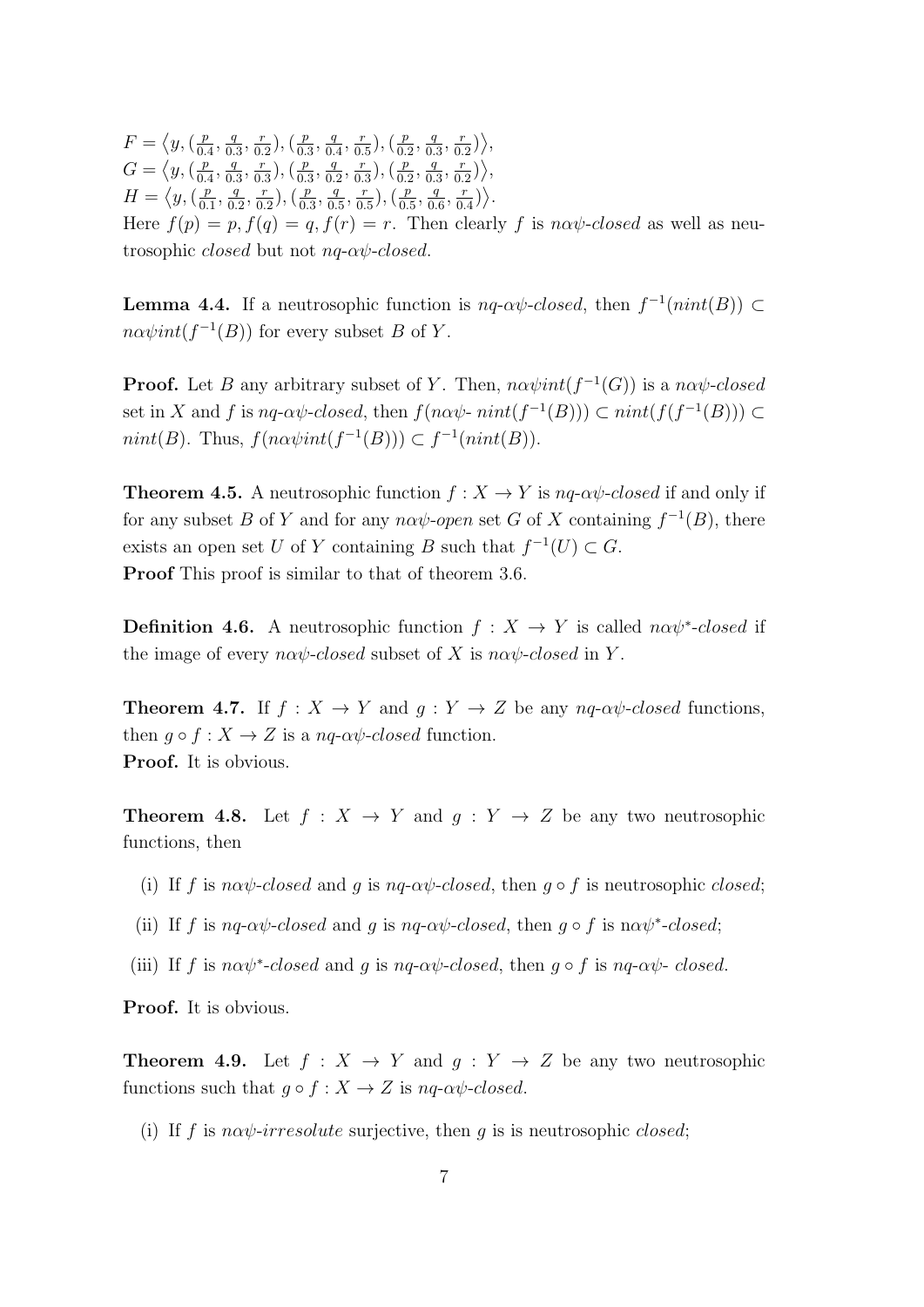(ii) If g is n $\alpha\psi$ -continuous injective, then f is n $\alpha\psi^*$ -closed.

**Proof.** (i) Suppose that F is an arbitrary neutrosophic closed set in Y. As f is  $n\alpha\psi$ - irresolute,  $f^{-1}(F)$  is  $n\alpha\psi$ -closed in X. Since  $g \circ f$  is  $nq$ - $\alpha\psi$ -closed and f is surjective,  $(g \circ f)(f^{-1}(F)) = g(F)$ , which is closed in Z. This implies that g is a neutrsophic closed function.

(ii) Suppose F is any na $\psi$ -closed set in X. Since  $g \circ f$  is nq-a $\psi$ -closed,  $(g \circ f)(F)$ is neutrosophics closed in Z. Again g is a  $n\alpha\psi$ -continuous injective function,  $g^{-1}(g \circ f(F)) = f(F)$ , which is nav-closed in Y. This shows that f is nav<sup>\*</sup>closed.

**Theorem 4.10.** Let X and Y be neutrosophic topological spaces. Then the function  $f: X \to Y$  is a  $nq$ - $\alpha\psi$ -closed if and only if  $f(X)$  is neutrosophic closed in Y and  $f(V) - f(X - V)$  is open in  $f(X)$  whenever V is naw-open in X.

**Proof.** Necessity: Suppose  $f : X \rightarrow Y$  is a nq- $\alpha\psi$ -closed function. Since X is nav $\psi$ -closed,  $f(X)$  is neutrosophic closed in Y and  $f(V) - f(X - V) =$  $f(V) \cap f(X) - f(X - V)$  is neutrosophic open in  $f(X)$  when V is naw-open in  $X$ .

Sufficiency: Suppose  $f(X)$  is neutrosophic closed in Y,  $f(V) - f(X - V)$  is neutrosophic open in  $f(X)$  when V is n $\alpha\psi$ -open in X and let C be neutrosophic closed in X. Then  $f(C) = f(X) - (f(C - X) - f(C))$  is neutrosophic closed in  $f(X)$ and hence neutrosophic closed in Y .

**Corollary 4.11.** Let  $X$  and  $Y$  be two neutrosophic topological spaces. Then a surjective function  $f: X \to Y$  is  $nq$ - $\alpha\psi$ -closed if and only if  $f(V) - f(X - V)$ is open in Y whenever U is  $n\alpha\psi$ -open in X. Proof. It is obvious.

**Theorem 4.12.** Let X and Y be neutrosophic topological spaces and let  $f$ :  $X \rightarrow Y$  be naw-continuous and nq-aw-closed surjective function. Then the topology on Y is  $\{f(V) - f(X - V) : V$  is na $\psi$ -open in X $\}$ . **Proof.** Let W be open in Y. Let  $f^{-1}(W)$  is  $n\alpha\psi$ -open in X, and  $f(f^{-1}(W))$  –

 $f(X - f^{-1}(W)) = W$ . Hence all open sets an Y are of the form  $f(V) - f(X - V)$ , V is na $\psi$ -open in X. On the other hand, all sets of the form  $f(V) - f(X - V)$ . V is n $\alpha\psi$ -open in X, are neutrosophic open in Y from corollary 4.11.

**Definition 4.13.** A neutrosophic topological space  $(X, \tau)$  is said to be na $\psi$ normal if for any pair of disjoint  $n\alpha\psi$ -closed subsets  $F_1$  and  $F_2$  of X, there exists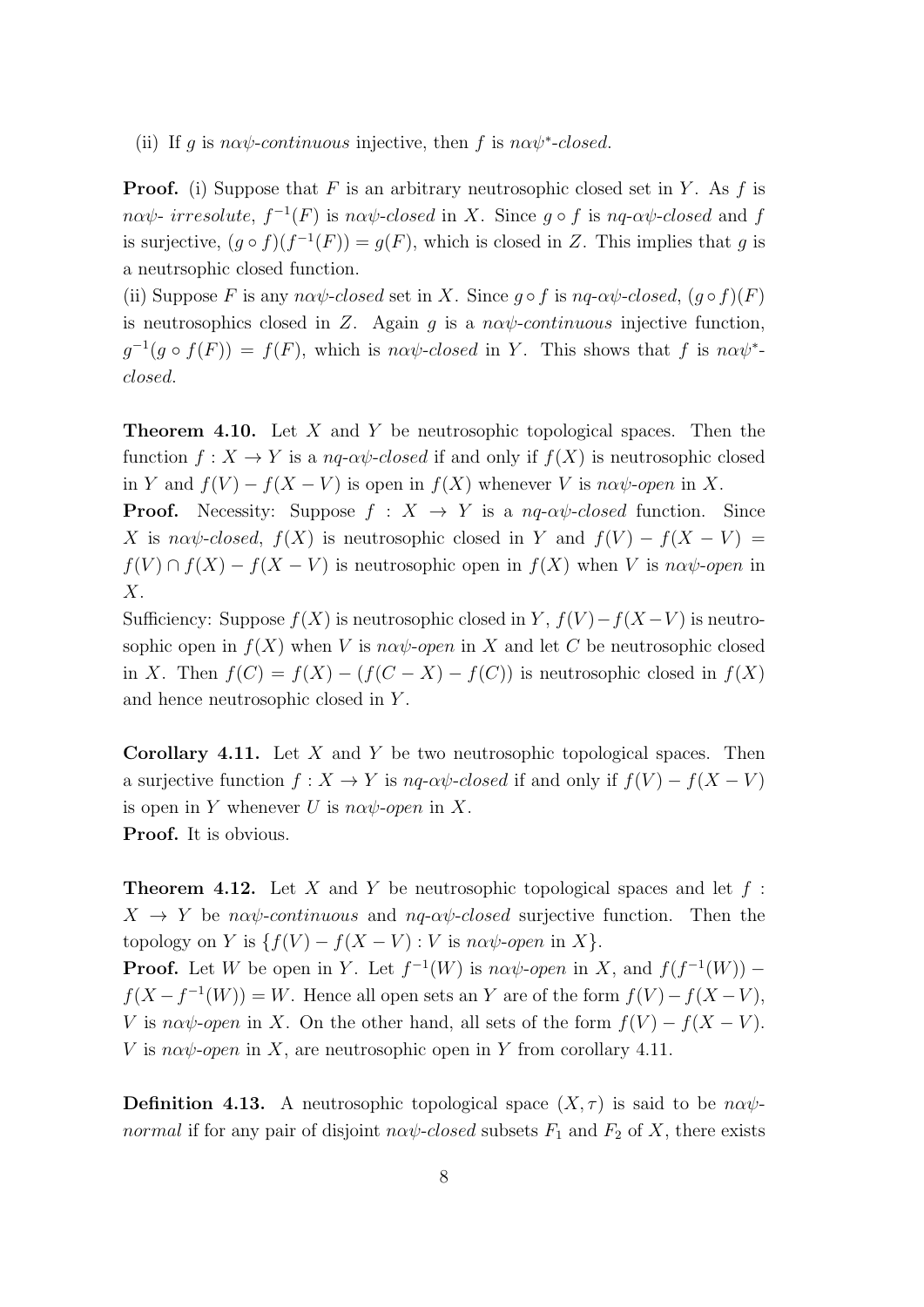disjoint open sets U and V such that  $F_1 \subset U$  and  $F_2 \subset V$ .

**Theorem 4.14.** Let X and Y be a neutrosophic topological spaces with X is nαψ-normal. If  $f: X \to Y$  is nαψ-continuous and nq-αψ-closed surjective function. Then Y is *normal*.

**Proof.** Let K and M be disjoint neutrosophic closed subsets of Y. Then  $f^{-1}(K)$ ,  $f^{-1}(M)$  are disjoint  $n\alpha\psi$ -closed subsets of X. Since X is  $n\alpha\psi$ -normal, there exists disjoint neutrosophic open sets V and W such that  $f^{-1}(K) \subset V$ ,  $f^{-1}(M) \subset W$ . Then  $K \subset f(V) - f(X - V)$  and  $M \subset f(W) - f(X - W)$ , further by corollary 4.11,  $f(V) - f(X - V)$  and  $f(W) - f(X - W)$  are neutrosophic open sets in Y and clearly  $(f(V) - f(X - V)) \cap (f(W) - f(X - W)) = n\phi$ . This shows that Y is normal.

# References

- [1] I. Arokiarani, R. Dhavaseelan, S. Jafari, M. Parimala, On some new notions and functions in neutrosophic topological spaces, Neutrosophic Sets Syst., 16, (2017), 16-19.
- [2] K. T. Atanassov, Intuitionstic fuzzy sets, Fuzzy sets and systems, **20**, (1986), 87-96.
- [3] D. Coker, An introduction to fuzzy topological spaces, Fuzzy sets and systems, 88, (1997), 81-89.
- [4] K. K. Dubey and O. S. Panwar, Some properties of s-connectedness between sets and s-connected mapping, *Indian J. pure Math.*, **15**4, (1984), 343-354.
- [5] K. Kuratowski, Topology Vol. II (transl.), Academic Press, New York, (1966).
- [6] M. Parimala, S. Jafari, and S. Murali, Nano Ideal Generalized Closed Sets in Nano Ideal Topological Spaces, Annales Univ. Sci. Budapest., 60, (2017), 3-11.
- [7] M. Parimala, R. Jeevitha, S. Jafari, F. Smarandache and R. Udhayakumar, Neutrosophic  $\alpha\psi$ -Homeomorphism in Neutrosophic Topological Spaces, *Infor* $mation,9(103)(2018), 1-7.$